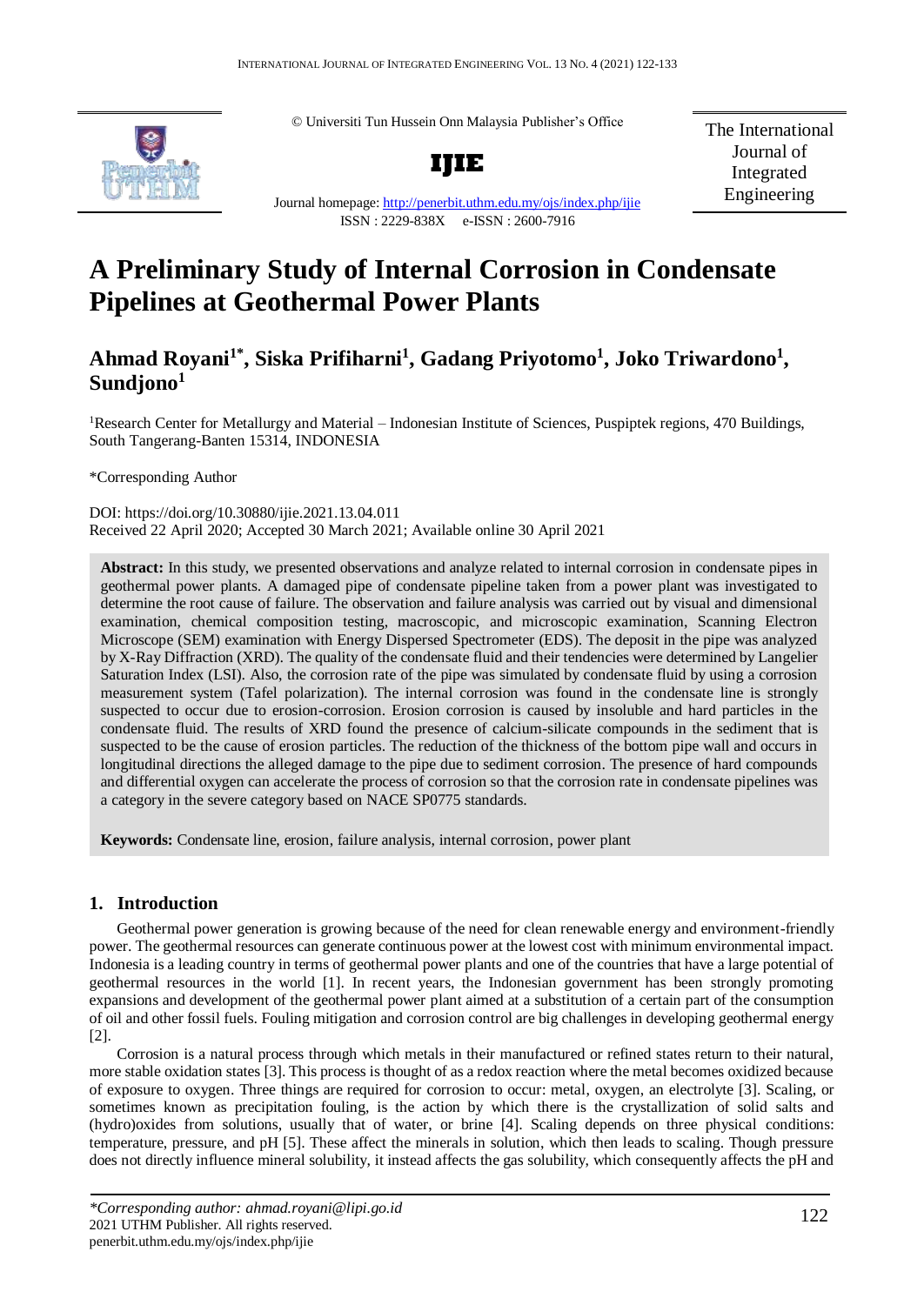then the mineral solubility [5]. Corrosion and scaling can occur in the production wells, heat exchangers, boilers, pipelines, and injection wells [2].

Water has a large influence on the corrosion processes and the formation of scales. The water's chemical characteristics will influence the stability of water as well as affect the extent of corrosion and scaling processes [6]. The primary factors that affect both corrosion and scaling are water hardness, alkalinity, and pH, while oxidizing agents (such as carbon dioxide and dissolved solids) affect corrosion only [6-7]. Three primary factors (hardness, alkalinity, and pH) determine if the water produces scales, causes corrosion, or stable [7]. Water that has a more corrosive nature is indicated by low pH, low alkalinity, and soft (non-carbonate) hardness [7]. Water that is more scale forming in nature tends to have a high pH, hard (with carbonates) hardness, and high alkalinity [7]. Alkalinity measures how easily the pH of water can be changed. Hence, water with high alkalinity is more scale forming even with relatively low pH values, while lowalkalinity waters are not able to buffer against acids, thus, they are more corrosive [8]. The Langelier Saturation Index (LSI) is probably the most widely used indicator of the water scale potential. This index indicates the driving force for scale formation and and growth in terms of pH as a master variable [6]. To calculate the LSI index, it is necessary to know the calcium hardness (mg/L Ca<sup>2+</sup> as CaCO<sub>3</sub>), the actual pH, the total dissolved solids (mg/L, TDS), the alkalinity (mg/L as CaCO<sub>3</sub> or calcite), and the temperature of the water ( $\degree$ C) [6].

Other secondary chemical factors in water can affect corrosion and formation of scales are such as carbon dioxide and total dissolved solids (TDS). Carbon dioxide  $(CO<sub>2</sub>)$  is the main gas affected by pressure change [5]. During the production of water from the reservoir, the pressures are significantly reduced as it reaches the surface [9]. This pressure reduction will cause the solubility of gas to decline, and consequently lead to degassing as the gas comes out of water. In turn, this increases the pH and lowers the solubility of many scales forming minerals. Carbon dioxide also leads to corrosion because the gas can combine with water to make acid (thought this could reduce scaling) which ends up in low pH and more acidic conditions. The total dissolved solids show what ions are in the water and if their number of ions be high then scaling is more likely. Furthermore, the greater number of ions will increase the electrical conductivity of the water thus increasing the rate of corrosion [10]. Other factors influencing corrosion is the temperature (also affects scaling) and flow velocity [11-12]. Both temperature and flow velocity have been a complex effect on the corrosion rate. The temperature has a mixed effect on scaling depending on whether it is a low or high temperature. High temperatures can slow corrosion but are more likely to cause uniform corrosion [8]. Both high and low flow rates can increase certain types of corrosion, while a moderate flow is the least damaging [11]. It is important to understand the compositions, and parameters of geothermal fluid as it can help in knowing whether scaling or corrosion is going to happen. Multiple mechanisms of corrosion and scaling are promoted by geothermal fluid (hydrogen chloride, hydrogen sulfide, iron sulfide, sulfuric acid, carbonates, silica, and metal sulfates) [13-15].

In general, the principle of geothermal power plants includes wells drilled into the earth to pump steam or hot water to the surface and the reinjection to earth [16]. The steam supply for generator power was taken from the two-phase zones and the deep liquid reservoir. Fig. 1 presents the power station schematic diagram [17]. Separator stations are utilized to separate steam and water (also called brine) from the two-phase fluid. The mixture fluid enters the separator through a spiral inlet. As the fluid rotates, the water with higher densitywill move outward and downwards while the steam with lower density will move inward and upward. The steam produced powers the turbines. The steam is cooled and condenses into water, where it is pumped back into the ground through the injection well. The pipeline system in power plant Wayang Windu station can be categorized into four: the two-phase pipeline, the steam pipeline, the brine pipeline, and the condensate pipeline [18]. The main two-phase pipelines from the production wells to the separator are 36 inches carbon steel pipe. The steam pipeline from the separator the power station is 40 inches carbon steel pipe with an approximate distance of 1 km. The brine pipeline from the separator to the injection well is 30 inches carbon steel pipe with an approximate distance of 8 km. The condensate pipeline from the power station to the injection well is 16 inches carbon steel pipe [18].

In this study, we present observations and analyses related to internal corrosion in condensate pipes in geothermal power plants. In this regard, we have requested pipe pieces and condensate fluid samples from the company Geothermal Power Plants for analysis. The analysis conducted aims to find and obtain information on the causes of the corrosion internal on the condensate pipeline, provide an overview of the corrosion mechanism that occurs in the pipe, prevents, overcome, and provide recommendations to avoid the same failure in the future.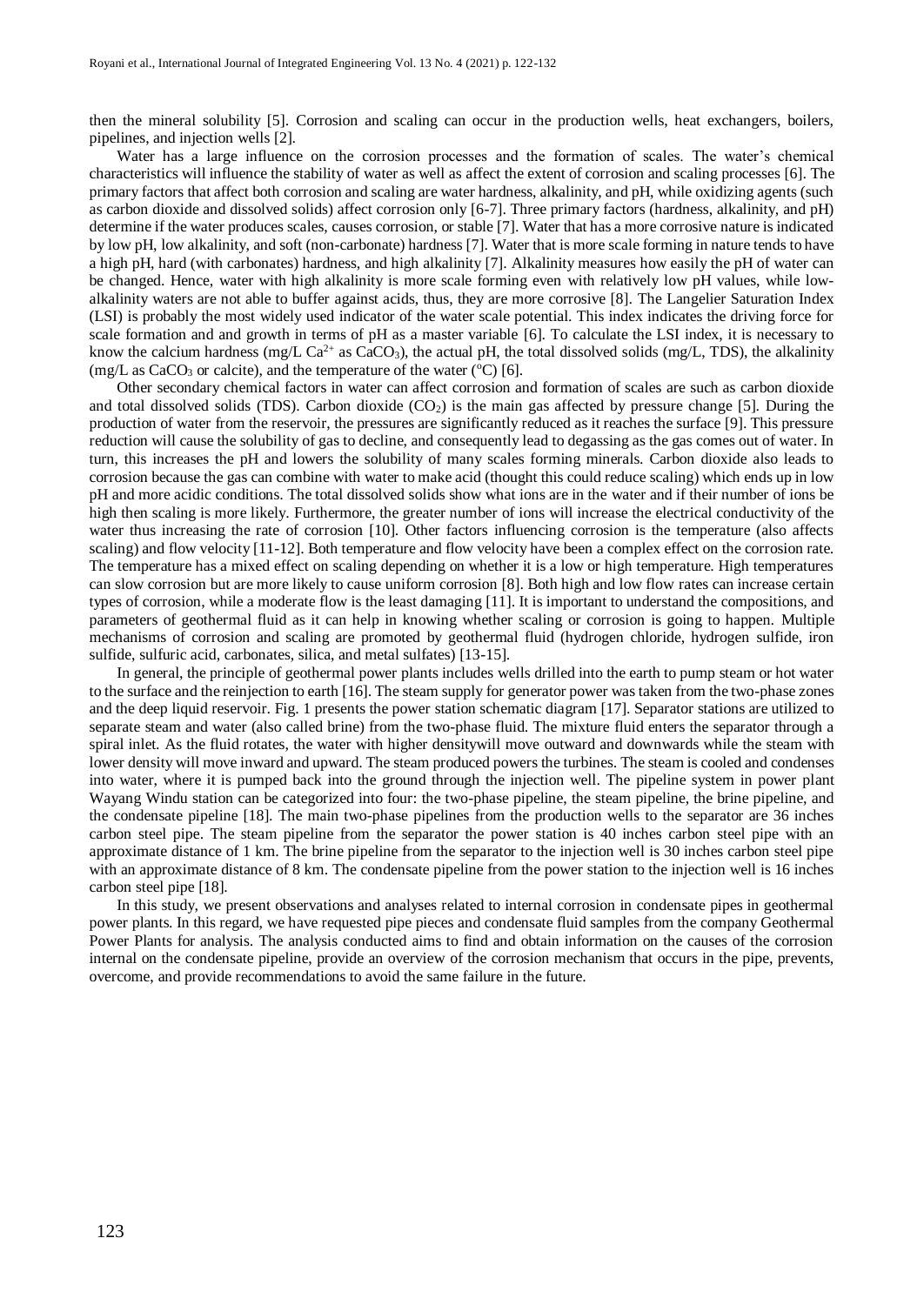### **2. Materials and Methods**

The location of internal corrosion in the geothermal power plant system occurs in the condensate pipeline as in Fig 1. The object material used in this research is the condensate pipe from the power station to the injection well as shown in Fig 2. Technical data from condensate pipes are as follows; pipe material: carbon steel, having an outer diameter of 16 inches (406.4 mm) with an original wall thickness of 17 mm. while operational data: flow rate around 0.9 m/s; operation temperature of 40-50 oC, working pressure 2-10 bar, DO values between 3.4 ppm, and pH <5. This specimen was removed from a condensate pipeline after 10 years of operation. The saturation of water for calcium carbonate of the condensate fluid from the condensate pipeline was sampled and measured using the Langelier Saturation Index (LSI). The observation and failure analysis was carried out by visual and dimensional examination, chemical composition testing, macroscopic, and microscopic examination, Scanning Electron Microscope examination with Energy Dispersed Spectrometer (JEOL JSM-6390A). Deposits in pipes are collected and grind and then analyzed by X-Ray Diffraction (Shimadzu XRD 7000). The quality of the condensate fluid and their tendencies were determined by the Langelier Saturation Index (LSI) method. Also, the corrosion rate of the pipe was simulated by condensate fluid by using a corrosion measurement system (Tafel Polarization-Gamry G750). The measurement of the corrosion rate of the specimen in the condensate media was made close to the field parameter conditions (operating temperature 45  $^{\circ}$ C: flow rate 0.9 m/s; at pH <5), and according to ASTM-G5 standards.



**Fig. 2 - A sample cut of the pipe from the condensate pipeline**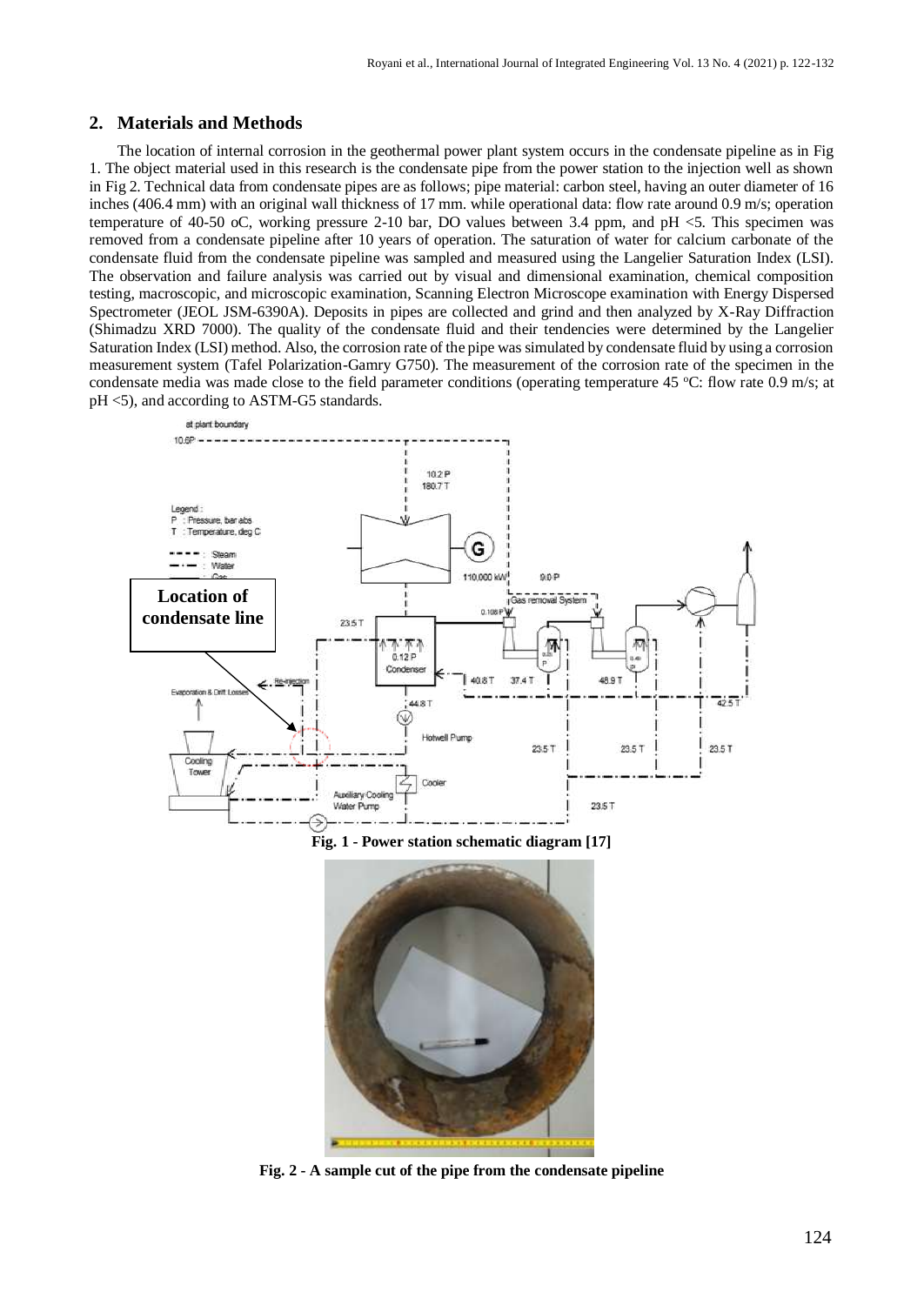#### **3. Results and Discussions**

#### **3.1 Visual Inspection**

The first inspection is a visual and dimensional examination. Based on visual observations on the surface area in the pipe, there is visible evenly distributed corrosion on the entire surface. The damage is evident on the internal pipe surface especially at the 6 o'clock position where thewall thickness is found to be thinner than the other sides as shown in Fig. 3. There is a fairly thick deposit at the position at 6 o'clock which is predicted the results of the residual deposition of fluid. The results of the thickness measurement cut-cross section and longitudinal direction are shown in Table 1.

Fig. 3 shows a severe reduction in the thickness of 16-in diameter carbon-steel pipes with an original wall thickness of 17 mm. This specimen was removed from a condensate pipeline after 10 years of operation. The wall-thickness reduced to 42% at the bottom section of the pipe as shown in Fig. 3 and Fig. 4, resulting in a final wall thickness of about 9.86 mm. Also, the thickness reduction of the condensate pipe is found in the longitudinal direction as shown in Fig 4.

The particles in the condensate fluid scratch the internal tube surface, commonly known as a form of erosioncorrosion, and this finding is similar to Fei-Jun, et al. [19] and Yunan, et al. [20] research. The erosion of deposits in solution is estimated to cause non-uniform tube thickness. Erosion usually occurs in pipelines with high flow rates and the presence of insoluble particles [21]. Based on data flow rates on the condensate line (about 0.9 m/s) and referring to the PHCC NSPC-2016 standards, erosion tends to occur. In non-corrosion fluids which have velocity under 0.3 m/s tend to form a scale, and for velocity around 0.3 m/s to 0.9 m/s form uniform corrosion. Meanwhile at above 0.9 m/s of velocity will cause erosion or cavitation corrosion [22]. Increasing the number of insoluble particles in the condensate flow can reduce the thickness of the tube and in turn, cause damage. Increasing the particle speed exponentially increases the rate of erosion [23]. Also, overcoming angles, size, and particles play an important role in surface erosion [24-27].



**Fig. 3 - The schematic wall thickness of the pipe (cross-section direction)**



**Fig. 4 - The schematic wall thickness of the pipe (longitudinal direction)**

#### **Table 1 - The results of the wall thickness of pipe condensate**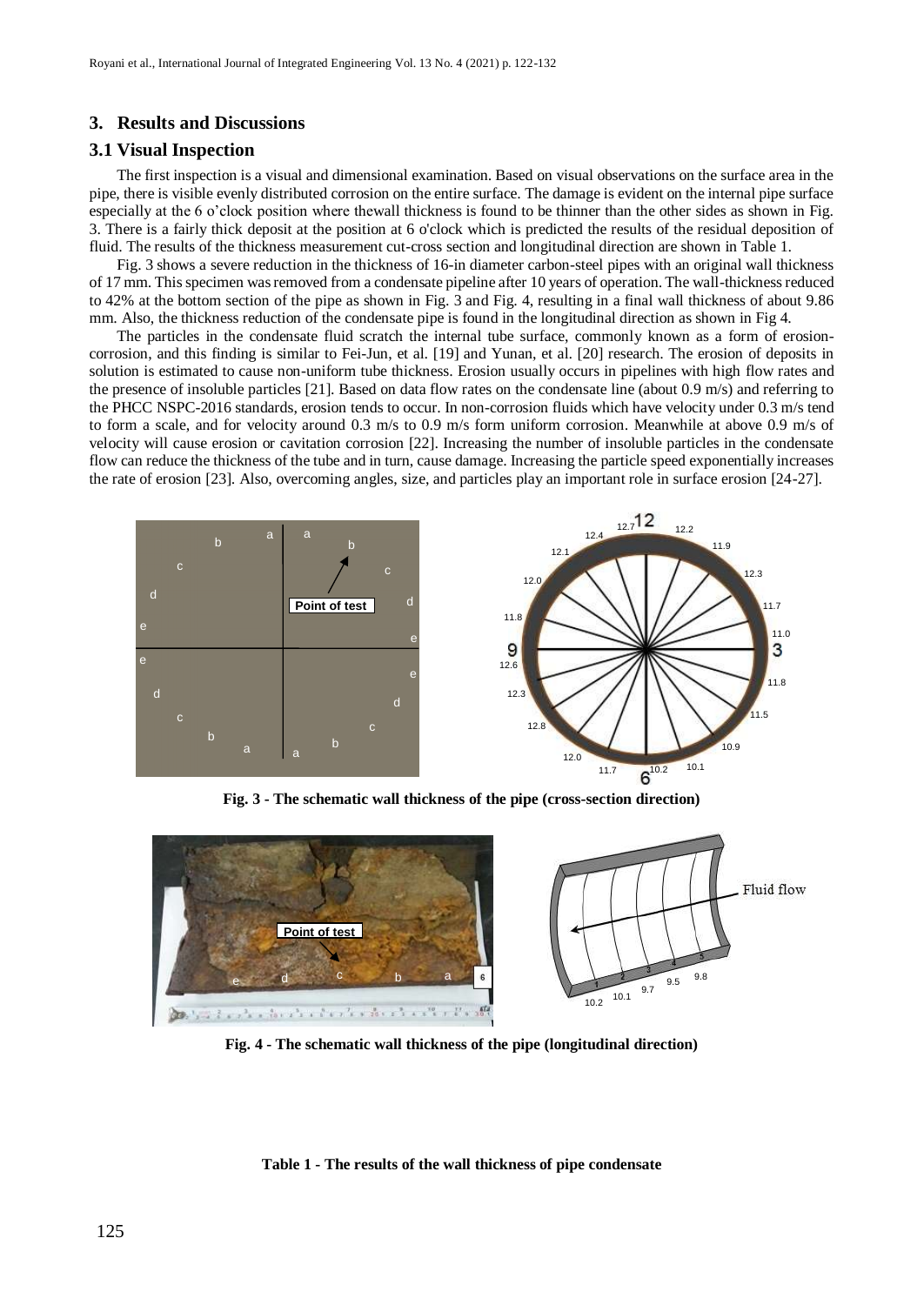| <b>Wall Thickness (mm)</b> |         |                                |              |          |                       |  |  |  |  |  |
|----------------------------|---------|--------------------------------|--------------|----------|-----------------------|--|--|--|--|--|
| <b>Position</b>            |         | <b>Cross-section direction</b> | Longitudinal |          |                       |  |  |  |  |  |
| (point of test)            | $3 - 6$ | $6 - 9$                        | $9 - 12$     | $12 - 3$ | Direction (6 o'clock) |  |  |  |  |  |
| a                          | 10.2    | 11.7                           | 12.7         | 12.2     | 10.2                  |  |  |  |  |  |
| d                          | 10.1    | 12                             | 12.4         | 11.9     | 10.1                  |  |  |  |  |  |
| $\mathbf c$                | 10.9    | 12.8                           | 12.1         | 12.3     | 9.7                   |  |  |  |  |  |
| d                          | 11.5    | 12.3                           | 12           | 11.7     | 9.5                   |  |  |  |  |  |
| e                          | 11.8    | 12.6                           | 11.8         | 11       | 9.8                   |  |  |  |  |  |
| Average                    | 10.9    | 12.28                          | 12.2         | 11.82    | 9.86                  |  |  |  |  |  |

## **3.2 Chemical Composition and Microstructures**

The chemical composition analysis of the pipe was performed by using spectroscopy, and the result of the chemical composition of these was compared to API 5L Grade B [28] as shown in Table 2. The measurements indicated trends similar to the API 5L grade B. The specimens of damaged pipes were longitudinal-sectioned, mounted, and polished for microstructural analysis. The result of the photomicrograph of pipes is shown in Fig. 5. The damaged pipe contained ferrite grains (bright area) and nodules of pearlite structures (dark area). From Fig. 5, it can be seen that the dominant phase is the ferrite phase (75%), while the pearlite phase is around 25%.

| Table 2 - The result of the chemical composition of the pipe |  |  |  |  |  |  |  |  |  |  |
|--------------------------------------------------------------|--|--|--|--|--|--|--|--|--|--|
|--------------------------------------------------------------|--|--|--|--|--|--|--|--|--|--|

|                                        | Element $(\%$ wt.) |                                                                               |                |                               |      |                               |    |      |                          |      |      |
|----------------------------------------|--------------------|-------------------------------------------------------------------------------|----------------|-------------------------------|------|-------------------------------|----|------|--------------------------|------|------|
| <b>Name</b>                            | Fe.                |                                                                               | $\mathbf{C}$ r | Ni                            | Mn   | Mo                            | Al | Si   | $\mathbf{C}$             |      |      |
| Pipe                                   |                    | Balance 0.0894 0.0095 0.0155 0.9934 0.0077 0.0273 0.2353 0.0078 0.0044 0.0178 |                |                               |      |                               |    |      |                          |      |      |
| API 5L Gr B Balance $0.22 \text{ max}$ |                    |                                                                               |                | the control of the control of | 1.28 | and the state of the state of |    | 0.45 | $\overline{\phantom{a}}$ | 0.03 | 0.03 |



**Fig. 5 - The microstructure of the specimen**

#### **3.3 Parameter of Fluid Quality**

The Langelier Saturation Index (LSI) obtained from the following expression [6]:

$$
LSI = pH - pHS \tag{1}
$$

Where pH is the actual pH of the water, and pHS is the pH of saturation. Water at the equilibrium neither dissolves nor precipitates calcium carbonate, so it is then characterized by its saturation pH, called pHS. This is determined using:

$$
pHS = (9.3 + A + B) - (C + D)
$$
 (2)

where A, B, C, and D are coefficients that are determined by following:

$$
A = (\log [TDS] - 1)/10
$$
 (3)

$$
B = -13.12 \times \log (°C + 273) + 34.55 \tag{4}
$$

$$
C = \log (Ca^{+2}) - 0.4
$$
 (5)

$$
D = \log (Alk) \tag{6}
$$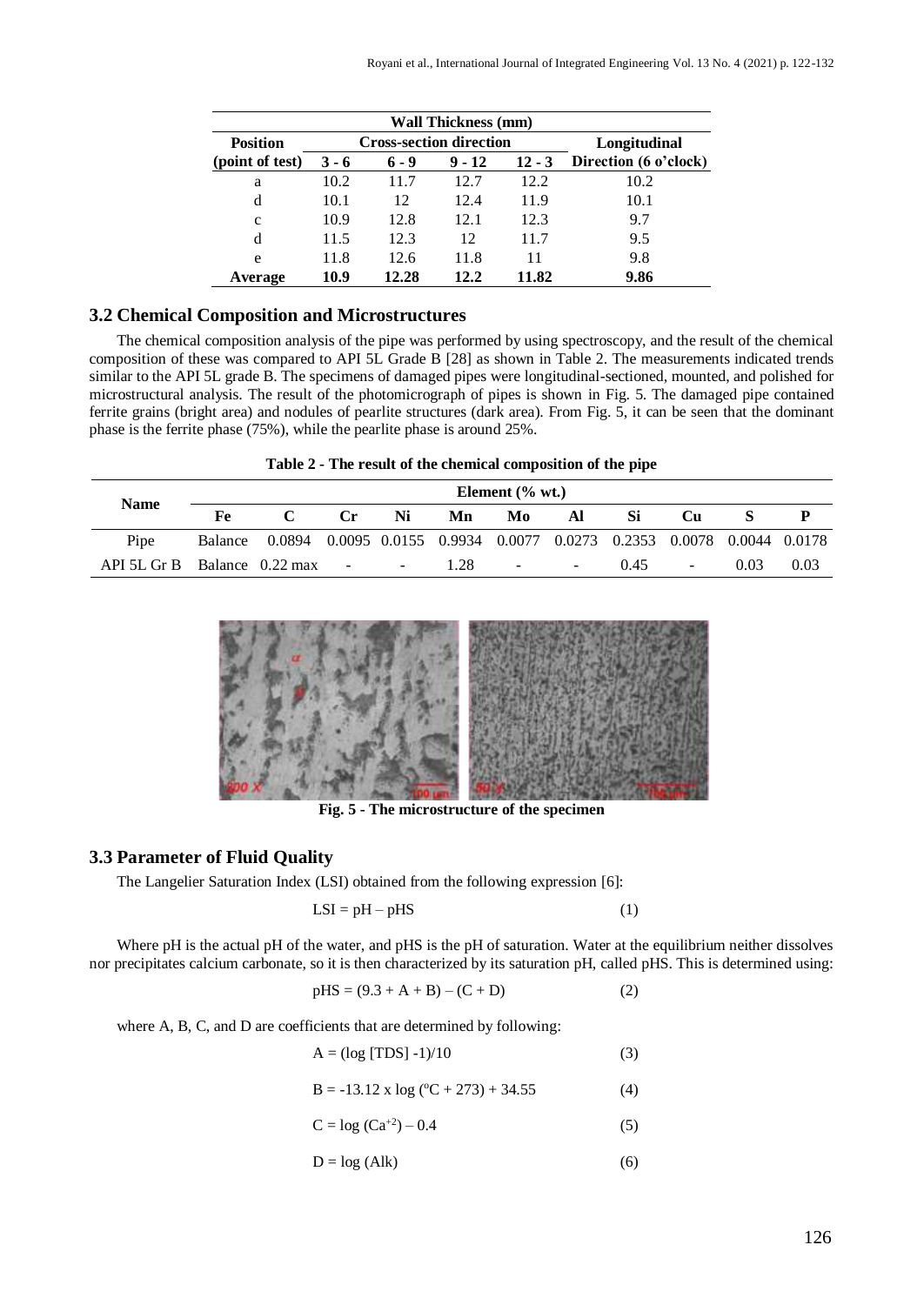In the above equations, TDS is the total dissolved solids, expressed in ppm;  $Ca^{2+}$  is the concentration of Ca (II) ions expressed as  $CaCO<sub>3</sub>$ , in ppm; and Alk is the total alkalinity given in the equalivalent  $CaCO<sub>3</sub>$  and expressed in ppm. To determine the water indices, the samples of water condensate were used using standard methods and the water quality parameters such as conductivity, temperature, dissolved oxygen (DO), total dissolved solids (TDS), pH, alkalinity, and calcium hardness were measured. The results of condensate fluid quality in condensate pipelines are shown in Table 3.

| $Ca^{+2}$<br><b>Hardness</b> | Total<br><b>Alkalinity</b> | DO<br>(mg/L) | <b>TDS</b><br>(mg/L) | <b>Conductivity Salinity</b><br>(uS/cm) | $\frac{(0)}{00}$ | pH | Temp. |  |  |  |  |  |
|------------------------------|----------------------------|--------------|----------------------|-----------------------------------------|------------------|----|-------|--|--|--|--|--|
|                              |                            | 5.45         | 133                  |                                         | 0.13             |    | 45.2  |  |  |  |  |  |

**Table 3 - The results of the water quality of the condensate pipeline**

According to the results of chemical analysis in the Table 3, the Langelier Saturation Index (LSI) at  $45.2 \text{ °C}$  is obtained negative (-6.6). Therefore, the quality of the fluid at the condensate pipeline system is categorized as tending to be corrosive.

# **3.4 The Corrosion Rate of the Pipe**

The corrosion rate of the carbon steel pipeline speciment was measured using a three-electrode cell with a saturated calomel electrode (SCE) as the reference electrode. To simulate the actual condition of corrosion process, the water condensate from the condensate line was used as the electrolyte. Fig. 6 shows the polarization diagram (Tafel diagram) for the carbon steel condensate pipeline from which the corrosion rate, given in steady-state curret density  $i_{corr} (\mu A/cm^2)$ , can be determined. In general engineering practice, corrosion rate (CR) expressed in the form of the penetration per unit time (mm/year and mpy) is commonly used and the corrosion rate can be determined by substituting i<sub>corr</sub>, taken from Tafel diagram, to the following equations [3]:

$$
CR = 0.129 \frac{1_{corr} \cdot M}{D} \tag{7}
$$

The results of the corrosion rate calculation of pipe material are  $18.62 \mu A/cm^2$  or equivalent to 0.58 mm/year (23) mpy). Based on NACE SP0775 standards [29], the corrosion of pipes in condensate lines is categorized into severe categories, as shown in Table 4.



**Table 4 - Qualitative Categorization of Carbon Steel Corrosion Rates for Oil Production Systems [29]**

| <b>Average Corrosion Rate</b> |         |       |  |  |  |  |  |  |
|-------------------------------|---------|-------|--|--|--|--|--|--|
| Category                      | Mm/v    | mpy   |  |  |  |  |  |  |
| Low.                          | < 0.025 | < 1.0 |  |  |  |  |  |  |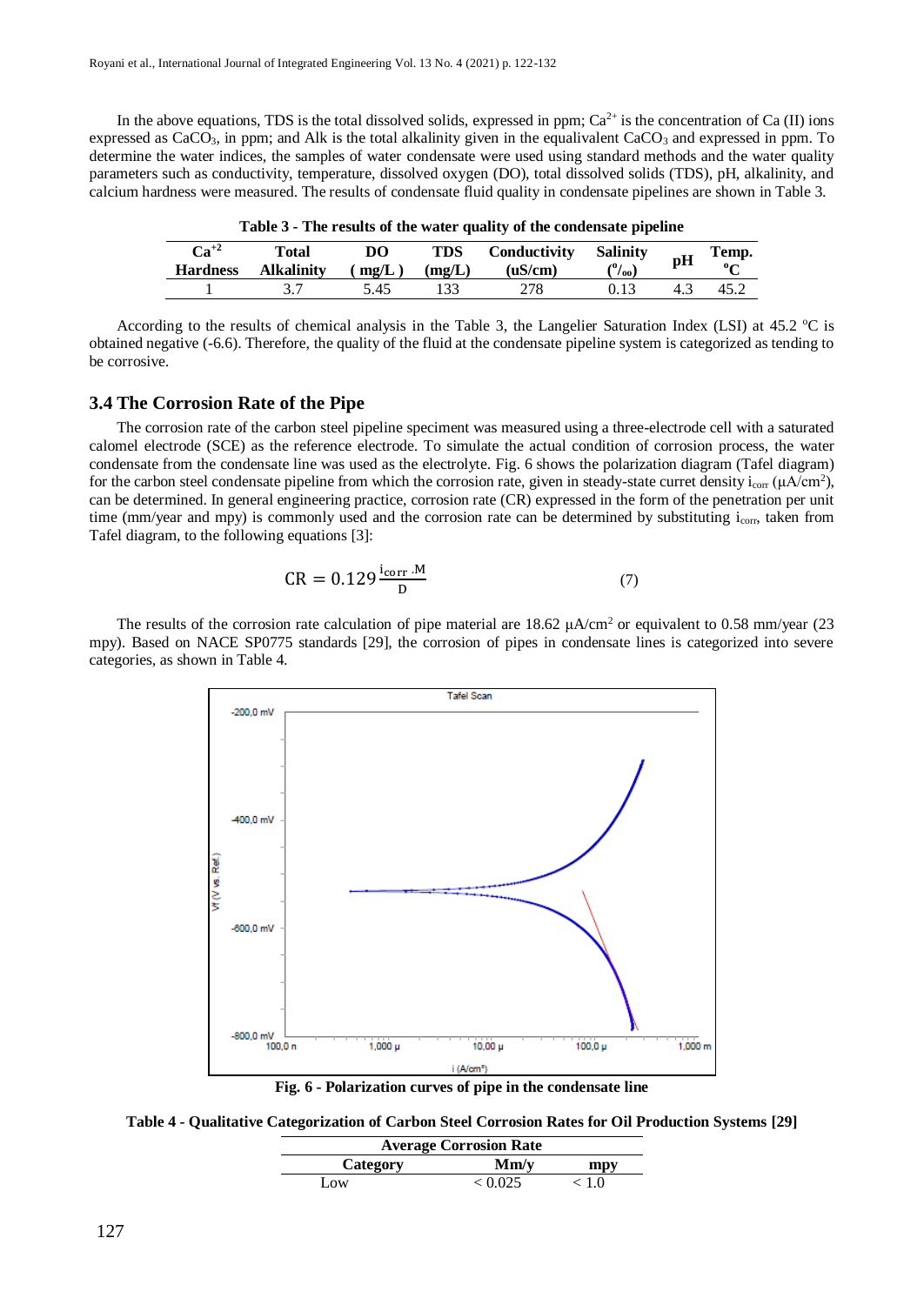| Moderate                      | $0.025 - 0.12$ | $1.0 - 4.9$ |
|-------------------------------|----------------|-------------|
| High                          | $0.13 - 0.25$  | $5.0 - 10$  |
| Severe                        | > 0.25         | >10         |
| $mm/v =$ millimeters ner year |                |             |

(A) mm/y = millimeters per year<br>
(B) mpy = mils per year

# **3.5 SEM-EDS**

Fig. 7 shows the surface micro-morphology of the deposit separated from the bottom pipes (6 o'clock position). EDS results of the deposit are shown in Fig. 8 with the element containing in Table 5. The deposit mainly consists of calcium, silicon, aluminium, and oxygen. From Fig. 4 and Fig. 7 shows the deposit distribution on the inside wall of steel tube pipes caused by the action of gravity. We find thet erosion is distributed around the tube in the lengthwise direction at bottom side pipes and the erosion zone leads to a longitudinal direction as the measurement of the wall thickness of the pipe in Table 1.



**Fig. 7 - Morphology of deposit at 6 o'clock position**



**Fig. 8 - The results of EDS for deposit at 6 o'clock position**



| Element                                                      | C O Mgal Si P S |  |  | Ca Ca | - Fe |
|--------------------------------------------------------------|-----------------|--|--|-------|------|
| Mass (% wt.) 9.63 37.44 1.51 4.12 18.63 0.00 0.76 21.87 6.03 |                 |  |  |       |      |

Fig. 9 is the microscopic morphology of the deposit at the 3 o'clock positions imaged by SEM. In the circumferential direction is a brown dark-coloured deposit formed from the remaining of the deposit products in the internal wall pipes. The results of EDS demonstrate that the deposit mainly consists of iron, oxygen, silicon, aluminium, and calcium, shown in Fig. 10 and Table 6. It seems clear that the elemental content of calcium and silicon in the deposit at the 6 o'clock position is much higher than in the 3 o'clock position. This reinforces the results of the measurement of the pipe-wall thickness on the inside bottom of the pipe which is thinner due to particle erosion and by the action of gravity.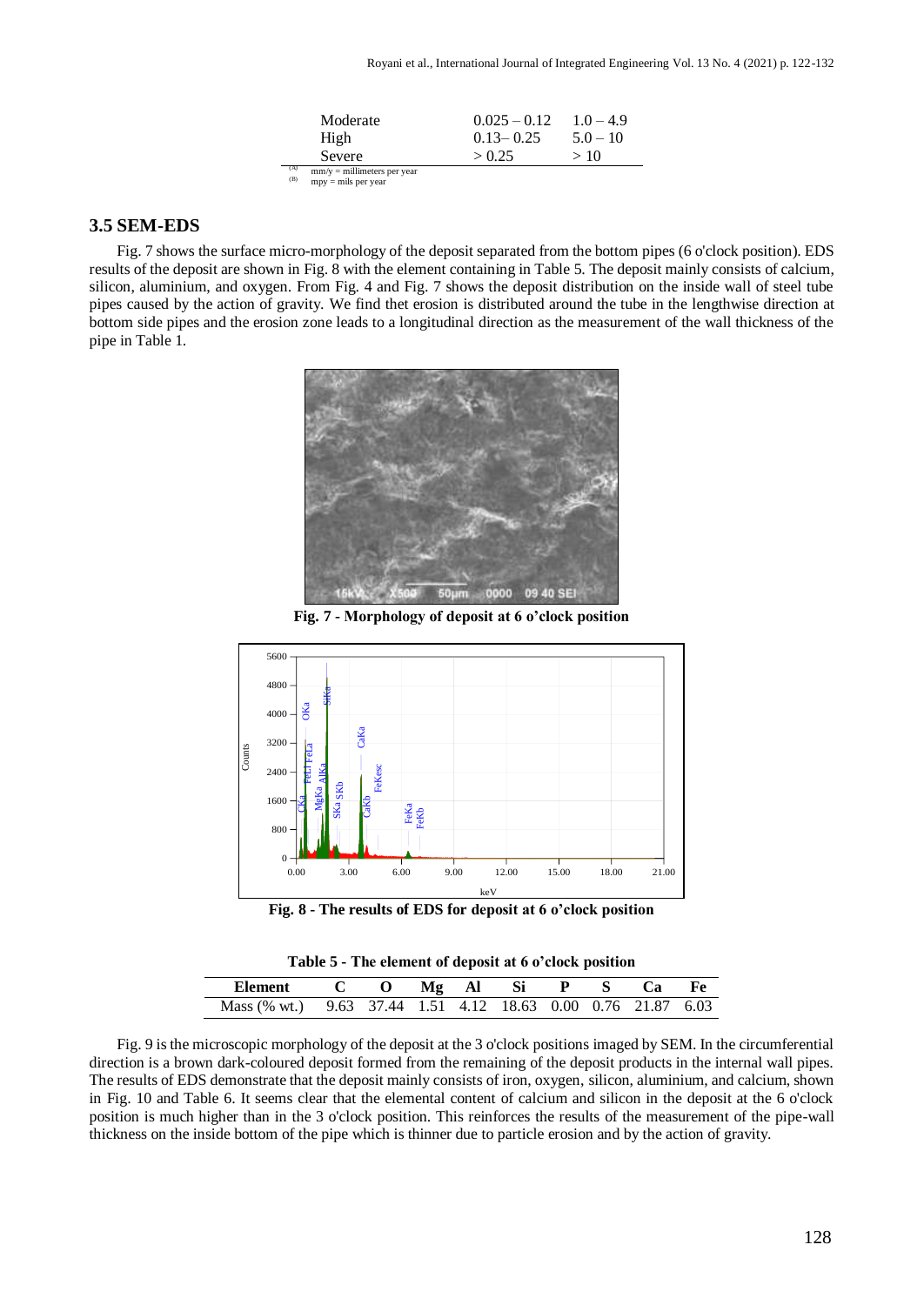

**Fig. 9 - Morphology of deposit on the inner at 3 o'clock position**



**Fig. 10 - The EDS of deposit on the inner at 3 o'clock position**

|  | Table 6 - The element of deposit at 3 o'clock position |  |  |
|--|--------------------------------------------------------|--|--|
|--|--------------------------------------------------------|--|--|

| Element C O Mg Al Si P S Ca Fe                                |  |  |  |  |  |
|---------------------------------------------------------------|--|--|--|--|--|
| Mass (% wt.) 23.56 28.59 0.82 4.96 10.72 0.00 0.27 3.83 27.26 |  |  |  |  |  |

#### **3.6 X-Ray Diffraction**

The results of X-ray diffraction patterns from deposits within the condensate pipe are shown in Fig. 11. The main content of compounds in the sediment consists of Calcium Silicate ( $Ca_2SiO<sub>4</sub>$ ), Iron Silicate (Fe<sub>2</sub>SiO<sub>4</sub>), Iron Oxide (Fe<sub>2</sub>O<sub>3</sub>), and Pyrite  $(F \epsilon S_2)$ . Silicate may be a substance that contains silicon  $(S_i)$  and oxygen which present naturally as minerals like quartz, amorphous, and Cristobalite [30]. Silicates are characterized by containing silicate ions SiO<sub>4</sub> because of the smallest building block. Additionally, most silicates are hard, insoluble in water, and acid and thermally stable [31]. Moreover, silicate compounds exist within the style of amorphous which is soluble in alkali solutions and crystalline form that's none stable [32]. Scaling may be a phenomenon that means that a surface is roofed with solid material within the style of crystals of solid salt, precipitating from aqueous solutions [33]. Scaling may be a problem on surfaces of tanks, pipes, evaporators, and heats exchanger and destroys equipment and reduces the flow through the tube, and also decreases the heat transfer rate within the device  $[33 \& 34]$ . Removing these scales is one of the foremost difficult challenges in industries; therefore, it often requires the employment of mechanical and/or chemical methods [34].

The presence of hard particles (calcium silicate) causes thinning due to the erosion of particles in the fluid. The test results show that a rapid reduction in thickness can be attributed to erosion caused by hard particles in the condensate liquid under the flow rate and working pressure. Besides calcium silicate, there are also iron silicate and iron oxide. Iron silicates are soft compared to calcium silicates  $(Ca_2SiO_4)$  which are hard [35]; therefore, it's easier to get rid of iron silicates from the equipment surface [36]. Furthermore, iron silicate doesn't bind to the metal surface and don't destroy carbon steel, while calcium silicate, which sorts of hard scaling on the surface, damage the equipment. Silicate scaling results not only reduce quality within the power products but also reduces equipment life and system operations in power plants [37]. Preventing silica scaling on equipment surfaces is one of the foremost difficult challenges, and infrequently requires the employment of mechanical and/or chemical methods [38].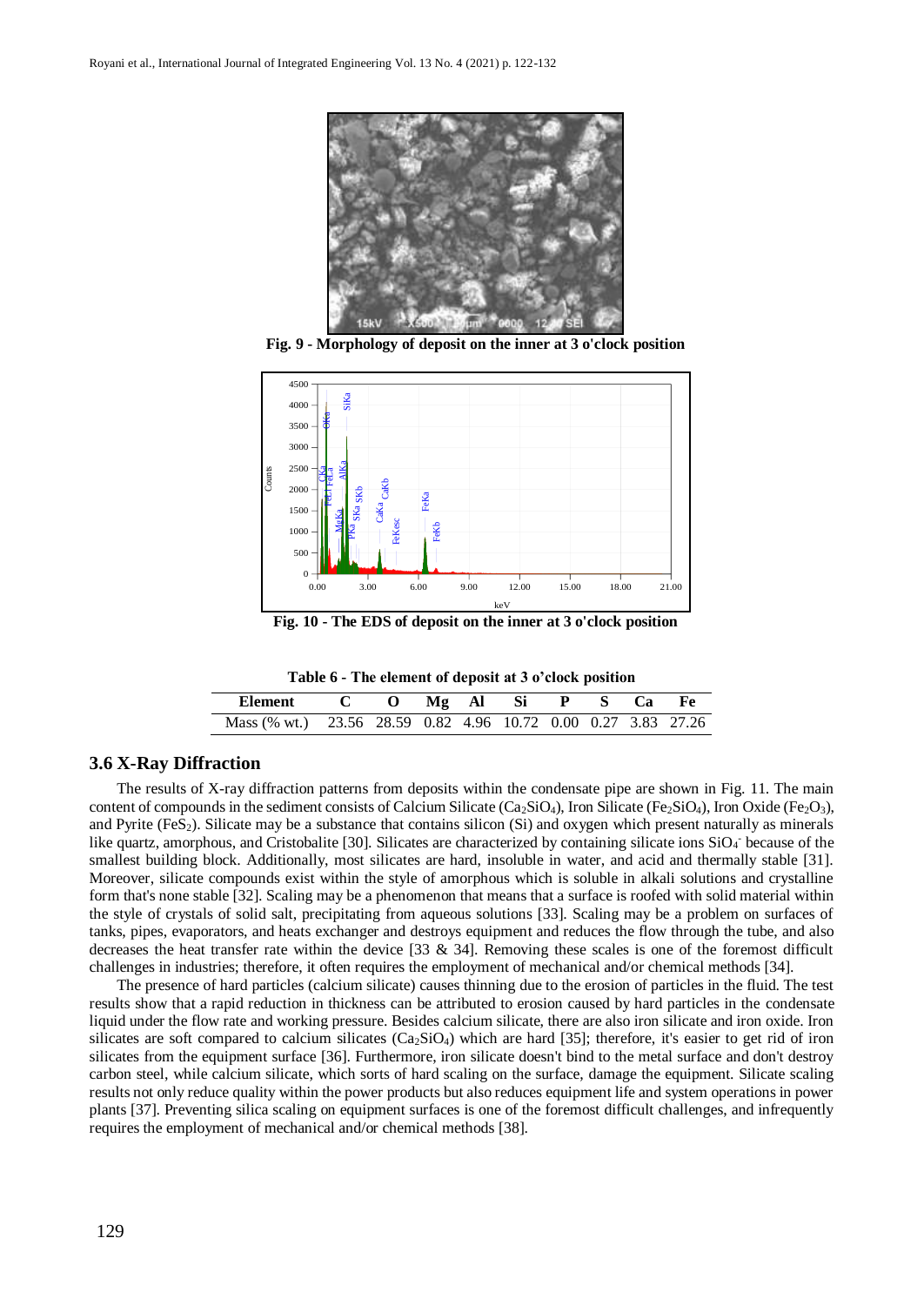

**Fig. 11 - The results of X-ray diffraction patterns from deposits**

#### **4 Conclusions**

A damaged pipe of condensate pipeline taken from a power plant was investigated in this study to determine the root cause of failure. The internal corrosion was found on the bottom of the pipe, and its wall thickness was thinner than the other inside. From the results of observation and testing, internal corrosion in the condensate line is strongly suspected to occur due to erosion-corrosion. Erosion corrosion is caused by insoluble and hard particles in the condensate fluid. The results of X-Ray Diffraction found the presence of calcium-silicate compounds in the sediment that is suspected to be the cause of erosion particles. The reduction of the thickness of the bottom pipe wall and occurs in longitudinal directions the alleged damage to the pipe due to sediment erosion-corrosion. The presence of hard compounds and differential oxygen can accelerate the process of corrosion so that the corrosion rate in condensate pipelines was a category to the severe category based on NACE SP0775 standards.

#### **Acknowledgements**

The authors gratefully thank Star Energy Geothermal Ltd-Indonesia for providing the materials in conducting this research. The author also would like to thank the Reseach Center for Metallurgy and Materials for laboratory facilities supporting.

#### **References**

- [1] Fauzi, A. (2015). Geothermal Resources and Reserves in Indonesia: An Updated Revision. Geoth. Energ. Sci., 3, 1–6
- [2] Einar Gunnlaugsson, Halldor Armannsson, Sverrir Thorhallsson and Benedikt Steingrímsson. (2014). Problems In Geothermal Operation – Scaling And Corrosion. Presented at "Short Course VI on Utilization of Low- and Medium-Enthalpy Geothermal Resources and Financial Aspects of Utilization", organized by UNU-GTP and LaGeo, in Santa Tecla, El Salvador, March 23-29, 2014
- [3] Jones, D. A. (1996). Principles and prevention of corrosion. New York:Prentice-Hall Inc
- [4] Borrmann, T.& Johnston, H, J. (2017). Transforming Silica into Silicate Pilot Scale Removal of Problematic Silica from Geothermal Brine. GRC Transactions, Vol. 41
- [5] Sadiq, J. Z., Blair, C. W., & Chris, M. (2014). Silica scaling in geothermal heat exchangers and its impact on pressure drop and performance: Wairakei binary plant- New Zealand, Geothermics, vol. 51, 445–459
- [6] Roberge, P. R. (2008). Corrosion engineering: principles and practice. New York: McGraw-Hill
- [7] Bennett, P. B. (1992). Control of environmental variables in water. Resirculating system. Metal Handbook Ninth Edition, New York, USA: Calgon Corporation
- [8] Revie, R. W. & Uhliq, H. H. (2008). Corrosion and Corrosion Control: An Introduction to Corrosion Science and Engineering. 4th Edition. Canada, USA: John Wiley & Sons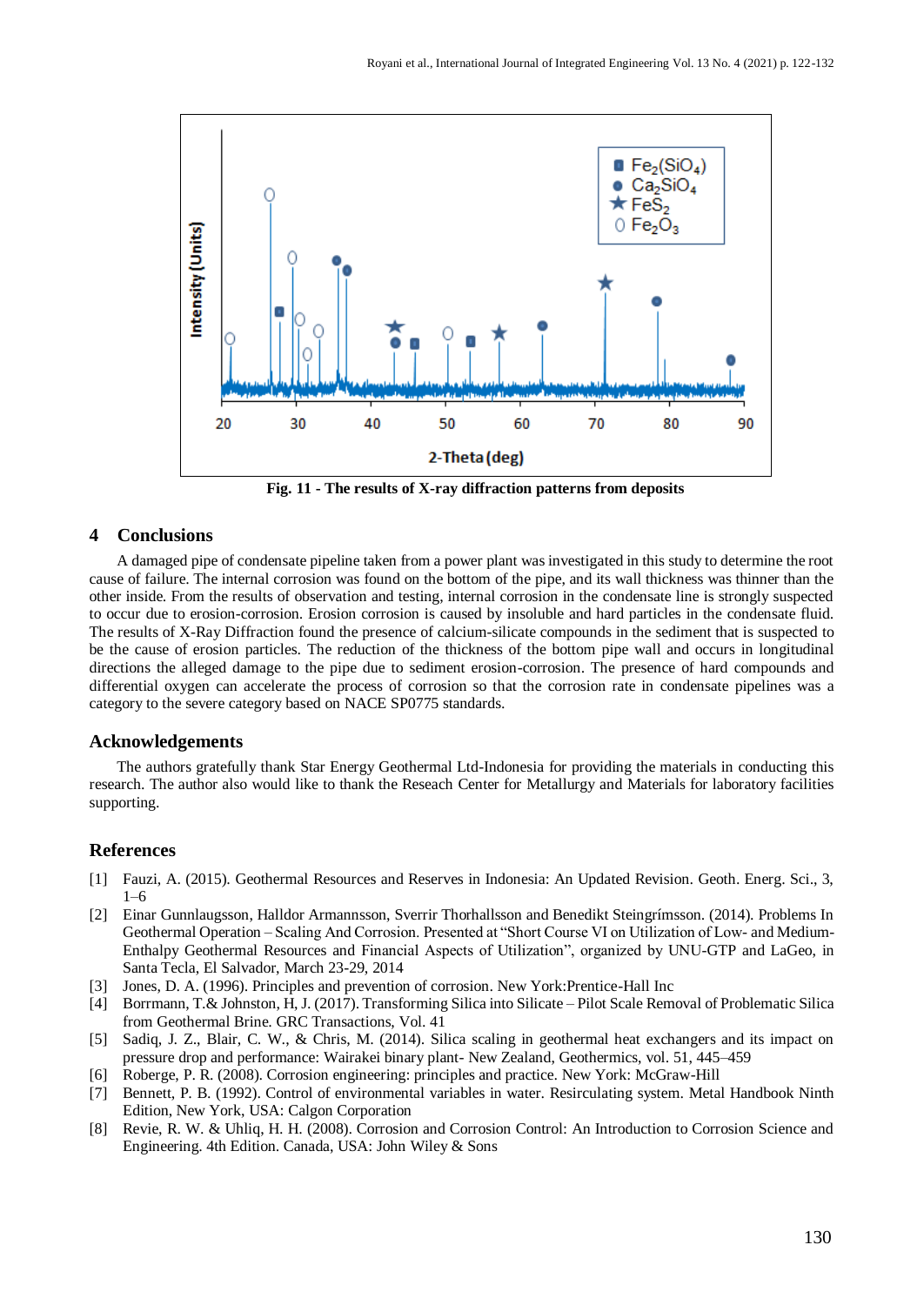- [9] Mansoori, H., Brown, B., Young, D., Nesic, S. & Singer, M. (2019). Effect of Calcium Ions and CaCO3 Scale on the CO2 Corrosion Mechanism of Mild Steel. Corrosion Conference & Expo 2019, NACE International. Houston, Texas, paper 13000
- [10] Royani, A., Prifiharni, S., Priyotomo, G., Triwardono, J., & Sundjono. (2019). Corrosion Performance of Carbon Steel in Pipe Simulation Test for Cooling Water Systems. Metalurgi, Vol. 2, 49 – 60
- [11] Tobon, A.C., Cruz, M.D., Aguilar, M.A., & Gonzalez, J.L. (2015). Effect of flow rate on the corrosion products formed on traditional and new generation API 5L X-70 in a sour brine environment. Int. J. Electrochem. Sci.,vol. 10, 2904-2920
- [12] Nagalakshmi, T., & Sivasakthi, A. (2019). Corrosion Control, Prevention and Mitigation in Oil & Gas Industry. International Journal of Innovative Technology and Exploring Engineering (IJITEE), Vol. 9 (2), 1568-1572
- [13] Einar, G., Halldor, A., Sverrir, T. & Benedikt, S. (2014). Problems in Geothermal Operation Scaling and Corrosion. Presented at "Short Course VI on Utilization of Low- and Medium-Enthalpy Geothermal Resources and Financial Aspects of Utilization", organized by UNU-GTP and LaGeo, in Santa Tecla, El Salvador, March 23-29, 2014
- [14] Andritsos, N., Karabelas, A.J. & Koutsoukos, P.G. (2014). Scale Formation in Geothermal Plants. International Summer School on Direct Application of Geothermal Energy. 179-189
- [15] Barja, A. (2014). A Review of Mineral Scaling and Its Mechanisms in Hverageroi Geothermal District Heating System. Master Thesis of Science in Energy Engineering - Iceland School of Energy. School of Science and Engineering - Reykjavík University
- [16] Dipippo, R. 2012. Geothermal Power Plants:principles, Applications, Case Studies and Environmentals Impact. Third Edition. Elsevier
- [17] Hiroshi Murakami, Yoshifumi Kato, Nobuo Akutsu. (2000). Construction Of The Largest Geothermal Power Plant For Wayang Windu Project, Indonesia. Proceedings World Geothermal Congress 2000. Kyushu - Tohoku, Japan, May 28 - June 10, 2000
- [18] Munggang, H. P. & Purwakusumah, A., (2015). Fifteen Years (Mid-Life Time) of Wayang Windu Geothermal Power Station Unit-1: An Operational Review. Proceedings World Geothermal Congress 2015. Melbourne, Australia, 19-25 April 2015
- [19] Fei-Jun, C., Cheng, Y., Zhen-Guo, Y. (2014). Failure analysis on abnormal wall thinning of heat-transfer titanium tubes of condensers in nuclear power plant Part I: Corrosion and wear. Engineering Failure Analysis 37, 29–41
- [20] Yunan, W., Tianpeng, W., & Mingcheng, S. (2018). Failure Analysis on Leakage of Brass Condenser Tube in Thermal Power Plant. IOP Conf. Series: Materials Science and Engineering 439, 052005
- [21] Mahdi, E., Rauf, A., Ghani, S., El-Noamany, A. & Pakari, A. (2013). Erosion-Corrosion Behavior and Failure Analysis of Offshore Steel Tubular Joint. Int. J. Electrochem. Sci., Vol. 8, 7187 – 7210
- [22] Singley, J.E., Beaudet, B.A & Markey, P.H (1984). Corrosion Manual for Internal Corrosion of Water Distribution Systems, U.S. Environmental Protection Agency, section 3.3, pp.11–12
- [23] Malka, R., Nesic,S. & Daniel A. G. (2006). Erosion Corrosion and Synergistic Effects in Disturbed Liquid-Particle Flow. Corrosion NACExpo 2006, NACE International. Houston, Texas, paper 06594
- [24] Paul, O. & Adel, M. A. M. (2014). Erosion-Corrosion in Oil and Gas Industry: A Review. International Journal of Metallurgical & Materials Science and Engineering (IJMMSE), Vol. 4, (3), 7-28
- [25] Sudhagar, M., Ragul, M., Nandhini, M., Priyadharshini, M., & Mathi, R. (2017). A Review on Tube Failure Analysing and Improving Condenser Performance. International Journal for Research in Applied Science & Engineering Technology (IJRASET), Vol. 5 (4)
- [26] Kolawole, F.O., Kolawole, S.K., Agunsoye, J.O., Adebisi, J.A., Bello, S.A., & Hassan,S.B. (2018). Mitigation of Corrosion Problems in API 5L Steel Pipeline – A Review. J. Mater. Environ. Sci.,Vol. 9 (8), 2397-2410
- [27] Groysman, A. (2017). Corrosion problems and solutions in oil, gas, refining and petrochemical industry. Koroze a ochrana materialu, Vol. 61 (3), 100-117
- [28] (2010). API 5L, Line Pipe, American Petroleum Institute
- [29] NACE SP0775, (2013). Standard Practice Preparation, Installation, Analysis, and Interpretation of Corrosion Coupons in Oilfield Operations. NACE International: The Corrosion Society
- [30] Basu, S. (2011). Crystalline Silicon Properties and Uses. Croatia: InTech Publisher
- [31] Andhika, M., Mariela, H. C., & Simona, R. (2015). Characterization of Silica Precipitation at Geothermal Conditions. Proc. World Geothermal Congress 2015. Melbourne, Australia
- [32] Daniela B. H., Einar, G., Ingvi, G., Tomasz, M. S., Caroline, L. P., & Liane G. B. (2018). Understanding amorphous silica scaling under well-constrained conditions inside geothermal pipelines. Geothermics 76, 231-241
- [33] Emine, T., & Nadieh, S. (2014). Silica Scale Inhibition in Mechanical Pulping: With Focus on Refinery Process. Bachelor of Science Thesis. Department of Chemical and Biological Engineering - Chalmers University of Technology. Sweden: Gothenburg
- [34] Brown, K. (2013). Mineral Scaling In Geothermal Power Production. Geothermal Training Programme, Reports 2013, Number 39. Iceland: United Nations University